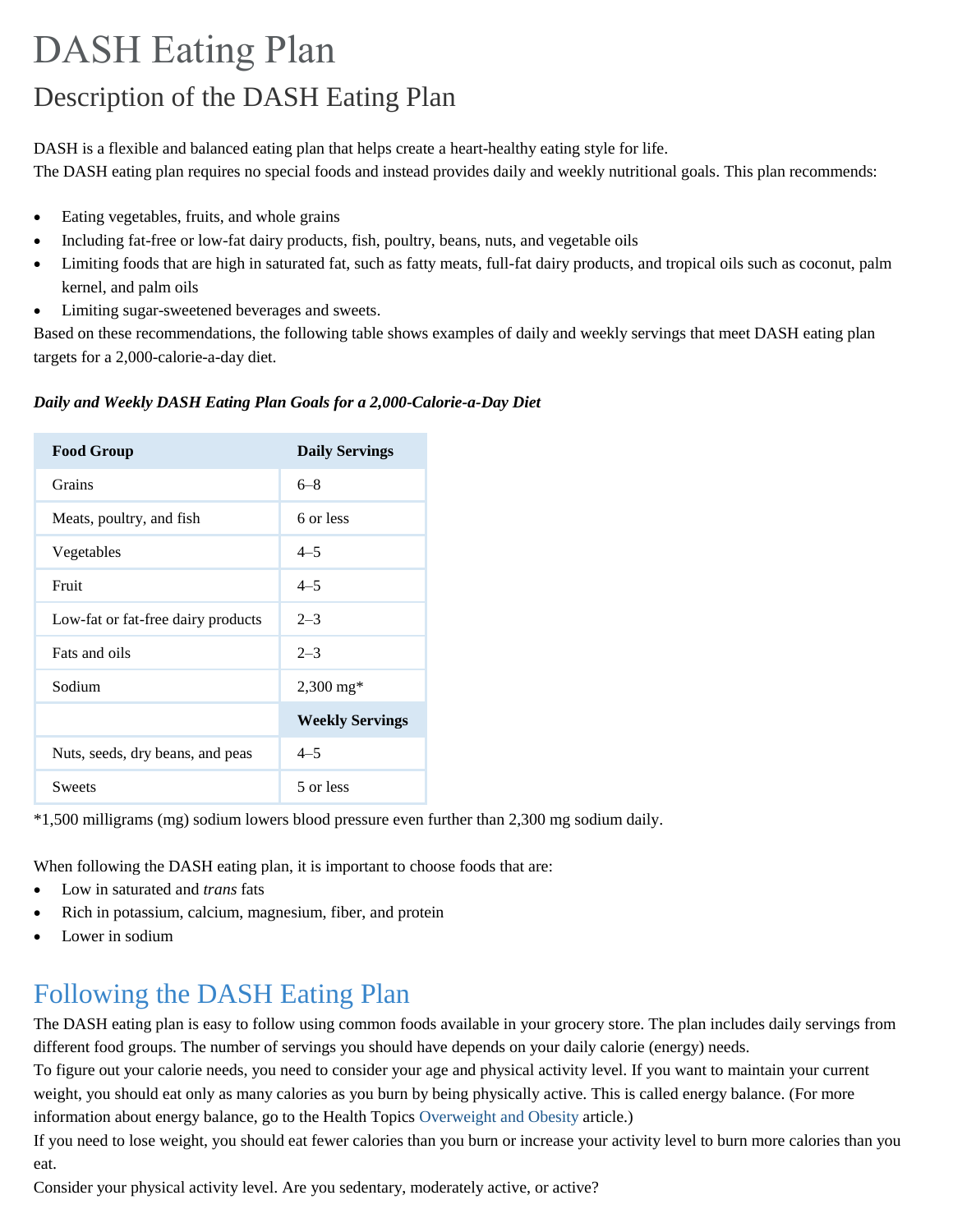- Sedentary means that you do only light physical activity as part of your typical daily routine.
- Moderately active means that you do physical activity equal to walking about 1.5 to 3 miles a day at 3 to 4 miles per hour, plus light physical activity.
- Active means that you do physical activity equal to walking more than 3 miles per day at 3 to 4 miles per hour, plus light physical activity.

Use the chart below to estimate your daily calorie needs.

### **Daily Calorie Needs for Women**

| Age<br>(years) | <b>Calories Needed for Sedentary</b><br><b>Activity Level</b> | <b>Calories Needed for Moderately Active</b><br><b>Activity Level</b> | <b>Calories Needed for Active</b><br><b>Activity Level</b> |
|----------------|---------------------------------------------------------------|-----------------------------------------------------------------------|------------------------------------------------------------|
| $19 - 30$      | 2,000                                                         | $2,000 - 2,200$                                                       | 2,400                                                      |
| $31 - 50$      | 1.800                                                         | 2,000                                                                 | 2.200                                                      |
| $51+$          | 1,600                                                         | 1,800                                                                 | $2,000 - 2,200$                                            |

### **Daily Calorie Needs for Men**

| Age<br>(years) | <b>Calories Needed for Sedentary</b><br><b>Activity Level</b> | <b>Calories Needed for Moderately Active</b><br><b>Activity Level</b> | <b>Calories Needed for Active</b><br><b>Activity Level</b> |
|----------------|---------------------------------------------------------------|-----------------------------------------------------------------------|------------------------------------------------------------|
| $19 - 30$      | 2.400                                                         | $2,600 - 2,800$                                                       | 3,000                                                      |
| $31 - 50$      | 2,200                                                         | $2,400 - 2,600$                                                       | $2,800 - 3,000$                                            |
| $51+$          | 2,000                                                         | $2,200 - 2,400$                                                       | 2,400–2,800                                                |

After figuring out your daily calorie needs, go to the table below and find the closest calorie level to yours. This table estimates the number of servings from each food group that you should have. Serving quantities are per day, unless otherwise noted.

#### **DASH Eating Plan—Number of Food Servings by Calorie Level**

| <b>Food Group</b>                      | 1,200<br>Cal.         | 1,400<br>Cal.         | 1,600<br>Cal.         | 1,800<br>Cal.         | 2,000<br>Cal.         | 2,600<br>Cal.   | 3,100<br>Cal.   |
|----------------------------------------|-----------------------|-----------------------|-----------------------|-----------------------|-----------------------|-----------------|-----------------|
| Grainsa                                | $4 - 5$               | $5 - 6$               | 6                     | 6                     | $6 - 8$               | $10 - 11$       | $12 - 13$       |
| <b>Vegetables</b>                      | $3 - 4$               | $3 - 4$               | $3 - 4$               | $4 - 5$               | $4 - 5$               | $5 - 6$         | 6               |
| <b>Fruits</b>                          | $3 - 4$               | $\overline{4}$        | $\overline{4}$        | $4 - 5$               | $4 - 5$               | $5 - 6$         | 6               |
| Fat-free or low-fat<br>dairy productsb | $2 - 3$               | $2 - 3$               | $2 - 3$               | $2 - 3$               | $2 - 3$               | 3               | $3 - 4$         |
| Lean meats, poultry,<br>and fish       | 3 or less             | $3-4$ or less         | $3-4$ or less         | 6 or less             | 6 or less             | 6 or less       | $6 - 9$         |
| Nuts, seeds, and<br>legumes            | 3 per week            | 3 per week            | $3-4$ per<br>week     | 4 per week            | $4-5$ per<br>week     | $\mathbf{1}$    | $\mathbf{1}$    |
| <b>Fats and oilse</b>                  | 1                     | $\mathbf{1}$          | 2                     | $2 - 3$               | $2 - 3$               | 3               | $\overline{4}$  |
| <b>Sweets and added</b><br>sugars      | 3 or less per<br>week | 3 or less per<br>week | 3 or less per<br>week | 5 or less per<br>week | 5 or less per<br>week | $\leq$ 2        | $\leq$ 2        |
| <b>Maximum sodium</b><br>limitd        | 2,300<br>mg/day       | 2,300<br>mg/day       | 2,300<br>mg/day       | 2,300<br>mg/day       | 2,300<br>mg/day       | 2,300<br>mg/day | 2,300<br>mg/day |

a Whole grains are recommended for most grain servings as a good source of fiber and nutrients.

b For lactose intolerance, try either lactase enzyme pills with dairy products or lactose-free or lactose-reduced milk.

c Fat content changes the serving amount for fats and oils. For example, 1 Tbsp regular salad dressing = one serving; 1 Tbsp low-fat dressing = one-half serving; 1 Tbsp fat-free dressing = zero servings.

d The DASH eating plan has a sodium limit of either 2,300 mg or 1,500 mg per day.

#### **DASH Eating Plan—Serving Sizes, Examples, and Significance**

**Food Group Serving Sizes Examples and Notes**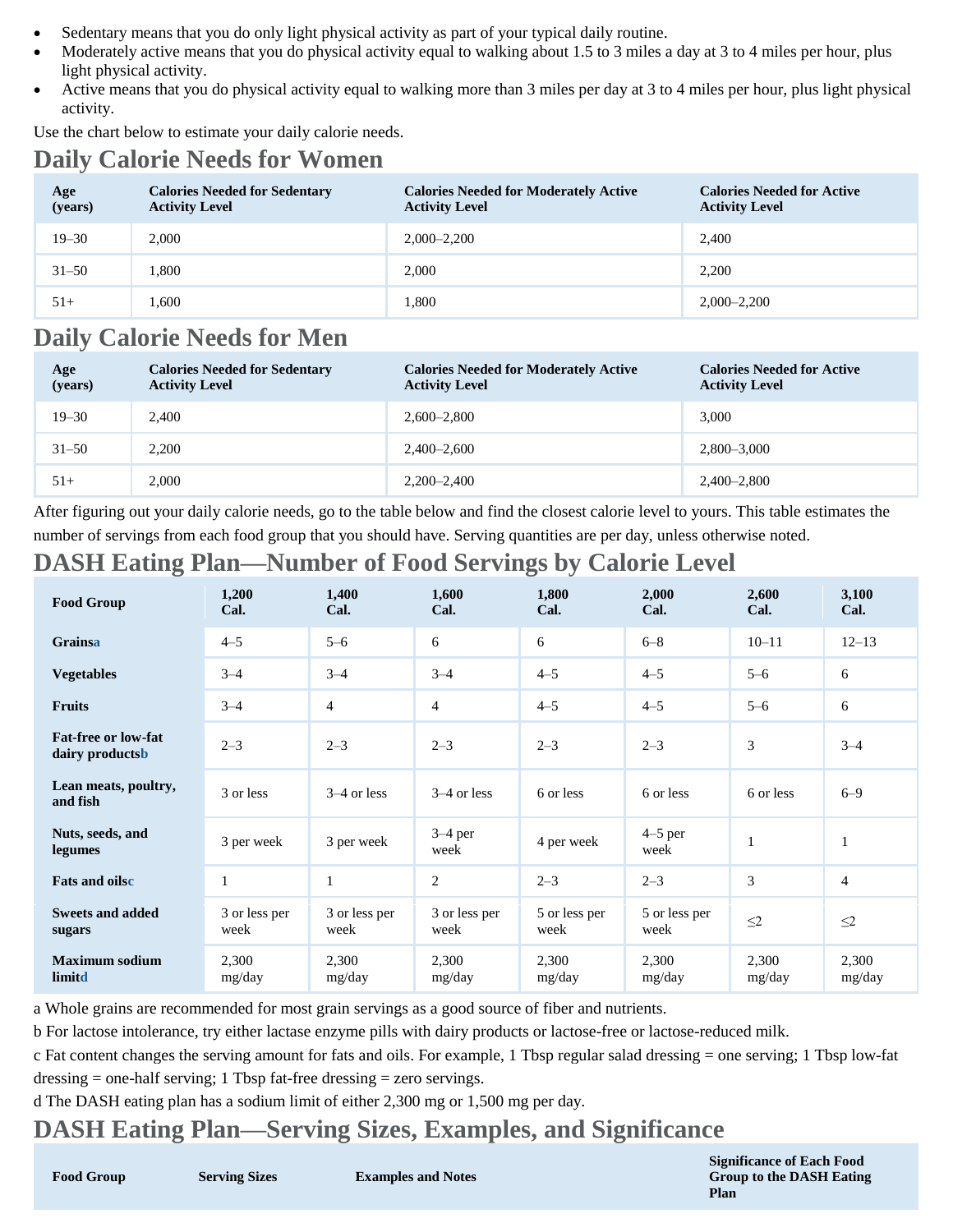| <b>Grainsa</b>                         | 1 slice bread<br>1 oz dry cerealb<br>$\frac{1}{2}$ cup cooked rice,<br>pasta, or cerealb                                                          | Whole-wheat bread and rolls, whole-wheat pasta,<br>English muffin, pita bread, bagel, cereals, grits, oatmeal,<br>brown rice, unsalted pretzels and popcorn    | Major sources of energy and fiber                                                   |
|----------------------------------------|---------------------------------------------------------------------------------------------------------------------------------------------------|----------------------------------------------------------------------------------------------------------------------------------------------------------------|-------------------------------------------------------------------------------------|
| <b>Vegetables</b>                      | 1 cup raw leafy<br>vegetable<br>1/2 cup cut-up raw or<br>cooked vegetable<br>1/2 cup vegetable<br>juice                                           | Broccoli, carrots, collards, green beans, green peas, kale,<br>lima beans, potatoes, spinach, squash, sweet potatoes,<br>tomatoes                              | Rich sources of potassium,<br>magnesium, and fiber                                  |
| <b>Fruits</b>                          | 1 medium fruit<br>1/4 cup dried fruit<br>1/2 cup fresh, frozen,<br>or canned fruit<br>1/2 cup fruit juice                                         | Apples, apricots, bananas, dates, grapes, oranges,<br>grapefruit, grapefruit juice, mangoes, melons, peaches,<br>pineapples, raisins, strawberries, tangerines | Important sources of potassium,<br>magnesium, and fiber                             |
| Fat-free or low-fat<br>dairy productsc | 1 cup milk or yogurt<br>$1\frac{1}{2}$ oz cheese                                                                                                  | Fat-free milk or buttermilk; fat-free, low-fat, or reduced-<br>fat cheese; fat-free/low-fat regular or frozen yogurt                                           | Major sources of calcium and<br>protein                                             |
| Lean meats,<br>poultry, and fish       | 1 oz cooked meats,<br>poultry, or fish<br>1egg                                                                                                    | Select only lean; trim away visible fats; broil, roast, or<br>poach; remove skin from poultry                                                                  | Rich sources of protein and<br>magnesium                                            |
| Nuts, seeds, and<br>legumes            | $\frac{1}{3}$ cup or $1\frac{1}{2}$ oz nuts<br>2 Tbsp peanut butter<br>2 Tbsp or 1/2 oz seeds<br>1/2 cup cooked<br>legumes (dried<br>beans, peas) | Almonds, filberts, mixed nuts, peanuts, walnuts,<br>sunflower seeds, peanut butter, kidney beans, lentils,<br>split peas                                       | Rich sources of energy,<br>magnesium, protein, and fiber                            |
| <b>Fats and oilsd</b>                  | 1 tsp soft margarine<br>1 tsp vegetable oil<br>1 Tbsp mayonnaise<br>2 Tbsp salad dressing                                                         | Soft margarine, vegetable oil (canola, corn, olive,<br>safflower), low-fat mayonnaise, light salad dressing                                                    | The DASH study had 27% of<br>calories as fat, including fat in or<br>added to foods |
| <b>Sweets and added</b><br>sugars      | 1 Tbsp sugar<br>1 Tbsp jelly or jam<br>1/2 cup sorbet, gelatin<br>dessert<br>1 cup lemonade                                                       | Fruit-flavored gelatin, fruit punch, hard candy, jelly,<br>maple syrup, sorbet and ices, sugar                                                                 | Sweets should be low in fat                                                         |

a Whole grains are recommended for most grain servings as a good source of fiber and nutrients.

b Serving sizes vary between ½ cup and 1¼ cups, depending on cereal type. Check the product's Nutrition Facts label.

c For lactose intolerance, try either lactase enzyme pills with dairy products or lactose-free or lactose-reduced milk.

d Fat content changes the serving amount for fats and oils. For example, 1 Tbsp regular salad dressing = one serving; 1 Tbsp low-fat dressing  $=$  one-half serving; 1 Tbsp fat-free dressing  $=$  zero servings.

### The DASH Eating Plan as Part of a Heart-Healthy Lifestyle

The DASH eating plan is just one key part of a heart-healthy lifestyle, and combining it with other lifestyle changes such as physical activity can help you control your blood pressure and LDL-cholesterol for life.

To help prevent and control [high blood pressure:](https://www.nhlbi.nih.gov/health/health-topics/topics/hbp)

- Be physically active.
- Maintain a healthy weight.
- Limit alcohol intake.
- Manage and cope with stress.
- Other lifestyle changes can improve your overall health, such as:
- If you [smoke,](https://www.nhlbi.nih.gov/health/health-topics/topics/smo) quit.
- Get plenty of sleep.

To help make lifelong lifestyle changes, try making one change at a time and add another when you feel that you have successfully adopted the earlier changes. When you practice several healthy lifestyle habits, you are more likely to achieve and maintain healthy blood pressure and cholesterol levels.

## Living With the DASH Eating Plan

Understanding the DASH eating plan will help you start and follow this plan for life.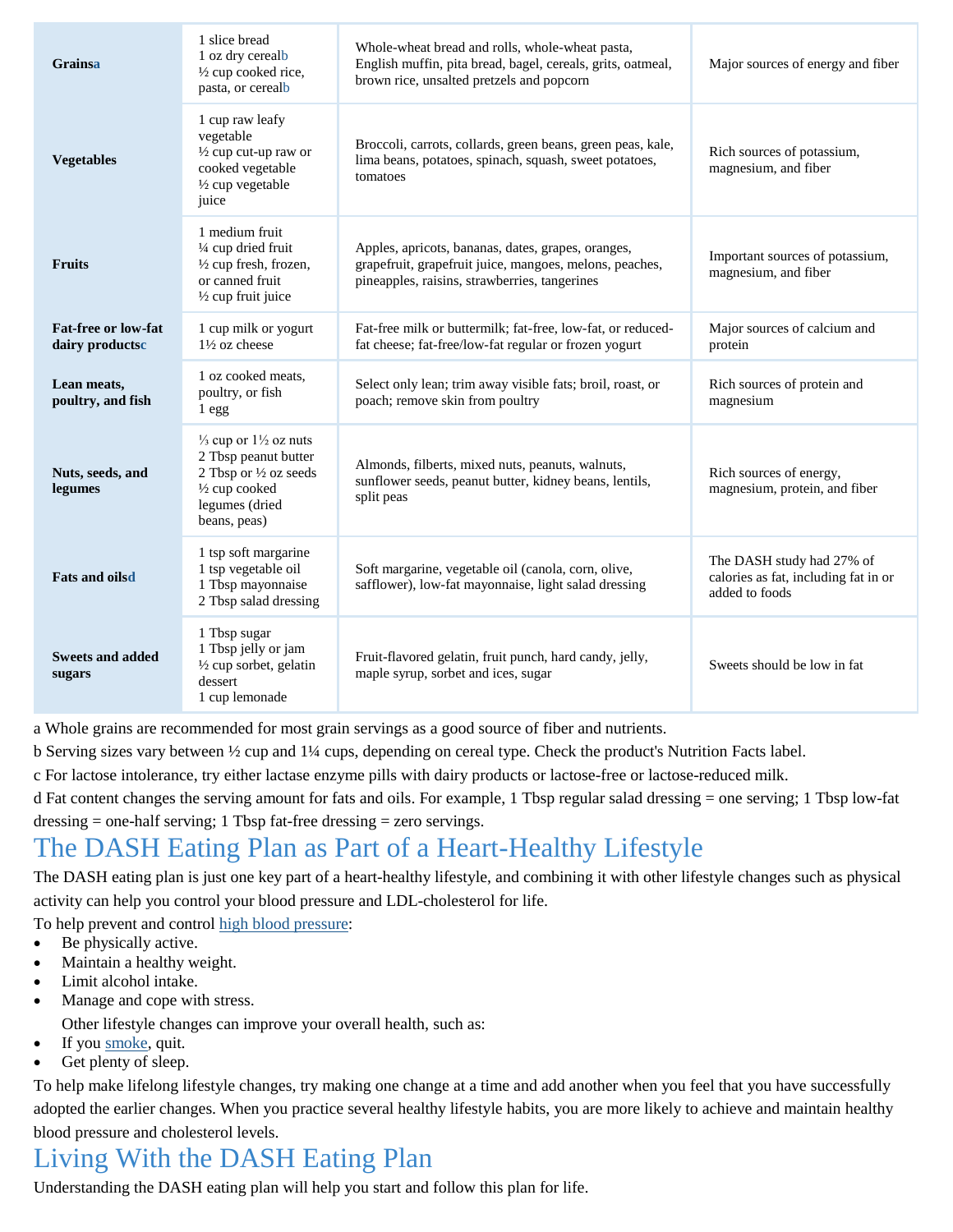## Controlling Daily Sodium and Calories

To [benefit](https://www.nhlbi.nih.gov/health/health-topics/topics/dash/benefits#Benefits) from the proven DASH eating plan, it is important to limit daily sodium levels to 2,300 mg, or 1,500 mg if desired, and to consume the appropriate amount of calories to maintain a healthy weight or lose weight if needed.

### **Ways to Control Sodium Levels**

The key to lowering your sodium intake is to make healthier food choices when you're shopping, cooking, and eating out.

#### TIPS FOR LOWERING SODIUM WHEN SHOPPING, COOKING, AND EATING OUT

| <b>Shopping</b>                                                                                                                                                                                                                                                                                                                                                                                                                              | Cooking                                                                                                                                                                                                                                                                                                             | <b>Eating Out</b>                                                                                                                                                                                                                                                                                                                                                                                     |
|----------------------------------------------------------------------------------------------------------------------------------------------------------------------------------------------------------------------------------------------------------------------------------------------------------------------------------------------------------------------------------------------------------------------------------------------|---------------------------------------------------------------------------------------------------------------------------------------------------------------------------------------------------------------------------------------------------------------------------------------------------------------------|-------------------------------------------------------------------------------------------------------------------------------------------------------------------------------------------------------------------------------------------------------------------------------------------------------------------------------------------------------------------------------------------------------|
| Read food labels, and choose items that are<br>lower in sodium and salt, particularly for<br>convenience foods and condiments. *<br>Choose fresh poultry, fish, and lean meats<br>instead of cured food such as bacon and ham.<br>Choose fresh or frozen versus canned fruits and<br>vegetables.<br>Avoid food with added salt, such as pickles,<br>pickled vegetables, olives, and sauerkraut.<br>Avoid instant or flavored rice and pasta. | Don't add salt when cooking rice, pasta,<br>and hot cereals.<br>Flavor your foods with salt-free seasoning<br>blends, fresh or dried herbs and spices, or<br>fresh lemon or lime juice.<br>Rinse canned foods or foods soaked in<br>brine before using to remove the sodium.<br>Use less table salt to flavor food. | Ask that foods be prepared without added<br>salt or MSG, commonly used in Asian foods.<br>Avoid choosing menu items that have salty<br>ingredients such as bacon, pickles, olives,<br>and cheese.<br>Avoid choosing menu items that include<br>foods that are pickled, cured, smoked, or<br>made with soy sauce or broth.<br>Choose fruit or vegetables as a side dish,<br>instead of chips or fries. |

\*Examples of convenience foods are frozen dinners, prepackaged foods, and soups; examples of condiments are mustard, ketchup, soy sauce, barbecue sauce, and salad dressings.

Most of the sodium Americans eat comes from processed and prepared foods, such as breads, cold cuts, pizza, poultry, soups, sandwiches and burgers, cheese, pasta and meat dishes, and salty snacks. Therefore, healthier choices when shopping and eating out are particularly important.

### **Ways to Control Calories**

To benefit from the DASH eating plan, it is important to consume the appropriate amount of calories to maintain a healthy weight. To help, read nutrition labels on food, and plan for success with DASH eating plan [sample menus](http://www.nhlbi.nih.gov/files/docs/public/heart/dash_brief.pdf) and other [heart-healthy recipes.](https://healthyeating.nhlbi.nih.gov/default.aspx)

The DASH eating plan can be used to help you lose weight. To lose weight, follow the DASH eating plan and try to reduce your total daily calories gradually. Find out your daily calorie needs or goals with the [Body Weight Planner](https://www.supertracker.usda.gov/bwp/index.html) [external link](https://www.nhlbi.nih.gov/health-topics/dash-eating-plan) and [calorie chart.](https://www.nhlbi.nih.gov/files/docs/public/heart/dash_brief.pdf) Talk with your doctor before beginning any diet or eating plan.

General tips for reducing daily calories include:

- Eat smaller portions more frequently throughout the day.
- Reduce the amount of meat that you eat while increasing the amount of fruits, vegetables, whole grains, or dry beans.
- Substitute low-calorie foods, such as when snacking (choose fruits or vegetables instead of sweets and desserts) or drinking (choose water instead of soda or juice), when possible.

### Increasing Daily Potassium

The DASH eating plan is designed to be rich in potassium, with a target of 4,700 mg potassium daily, to enhance the effects of reducing sodium on blood pressure. The following are examples of potassium-rich foods.

#### SAMPLE FOODS AND POTASSIUM LEVELS

| Food                                      | Potassium (mg) |
|-------------------------------------------|----------------|
| Potato, 1 small                           | 738            |
| Plain yogurt, nonfat or low-fat, 8 ounces | 530-570        |
| Sweet potato, 1 medium                    | 542            |
| Orange juice, fresh, 1 cup                | 496            |
| Lima beans, $\frac{1}{2}$ cup             | 478            |
| Soybeans, cooked, 1/2 cup                 | 443            |
| Banana, 1 medium                          | 422            |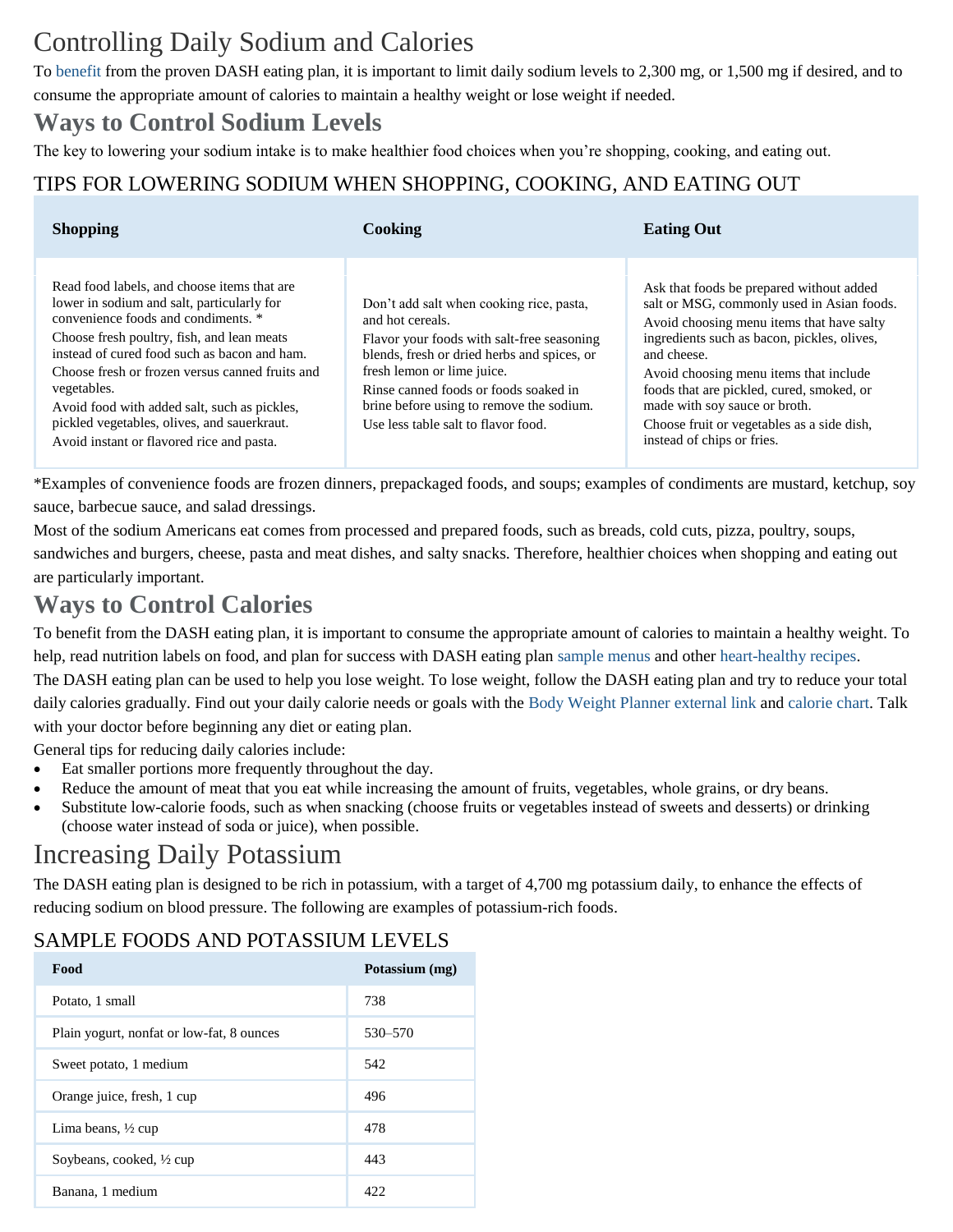| Fish (cod, halibut, rockfish, trout, tuna), 3 ounces | 200-400 |
|------------------------------------------------------|---------|
| Tomato sauce, ½ cup                                  | 405     |
| Prunes, stewed, $\frac{1}{2}$ cup                    | 398     |
| Skim milk, 1 cup                                     | 382     |
| Apricots, 1/4 cup                                    | 378     |
| Pinto beans, cooked, 1/2 cup                         | 373     |
| Pork tenderloin, 3 ounces                            | 371     |
| Lentils, cooked, $\frac{1}{2}$ cup                   | 365     |
| Kidney beans, cooked, $\frac{1}{2}$ cup              | 360     |
| Split peas, cooked, 1/2 cup                          | 360     |
| Almonds, roasted, $\frac{1}{3}$ cup                  | 310     |

Meal Planning and Tips

NHLBI meal planning tools and tips can help you follow the DASH eating plan to meet nutritional goals.

### **Meal Planning Tools**

The following tools can help you prepare and choose meals that meet the nutritional goals of the DASH eating plan.

- **[NHLBI In-Brief: Your Guide to Lowering Your Blood Pressure with DASH:](https://www.nhlbi.nih.gov/files/docs/public/heart/dash_brief.pdf)** Contains a DASH log for tracking daily food and physical activity levels and a shopping and menu planner.
- **[Weekly DASH menus:](http://www.nhlbi.nih.gov/health/resources/heart/hbp-dash-week-dash-html)** Provides sample daily DASH eating plan menus at 1,500 mg or 2,300 mg daily sodium levels. These menus are based on a 2,000-calorie-per-day diet, and suggested serving sizes may be adjusted if other daily calorie targets are desired.
- **[Heart-healthy recipes](https://healthyeating.nhlbi.nih.gov/default.aspx)**: Provide additional ideas for menu planning.

#### **Tips for Lifelong Success**

When changing lifestyle habits, it is normal to slip off track occasionally. Follow these tips to get you back on track.

- **Ask yourself why you got off track.** Find out what triggered your sidetrack, and restart the DASH eating plan.
- **Don't worry about a slip.** Everyone slips, especially when learning something new. Remember that changing your lifestyle is a long-term process.
- **Don't change too much at once.** When starting a new lifestyle, try to avoid changing too much at once. Slow changes lead to success.
- **Break down the process.** Break goals into smaller, simpler steps, each of which is attainable.
- Write it down. Use the [Daily DASH Log](http://www.nhlbi.nih.gov/files/docs/public/heart/dash_brief.pdf) to keep track of what you eat and what you're doing while you are eating. You may find that you eat unhealthy foods while watching television. If so, you could start keeping a healthier substitute snack on hand.
- **Celebrate success.** Instead of eating out to celebrate your accomplishments, try a night at the movies, go shopping, visit the library or bookstore, or watch your favorite TV show.

### Participate in NHLBI Clinical Trials

The National Heart, Lung, and Blood Institute (NHLBI) leads or sponsors many studies aimed at preventing, diagnosing, and treating heart, lung, blood, and sleep disorders.

Learn more about [participating in a clinical trial.](https://www.nhlbi.nih.gov/health-topics/about-clinical-trials)

View all trials from [ClinicalTrials.gov](http://clinicaltrials.gov/ct2/results?fund=0&fund=1&recr=Open&term=DASH+Eating+Plan)[external link.](https://www.nhlbi.nih.gov/health-topics/dash-eating-plan)

Visit [Children and Clinical Studies](http://www.childrenandclinicalstudies.org/)[external](https://www.nhlbi.nih.gov/health-topics/dash-eating-plan) link to hear experts, parents, and children talk about their experiences with clinical research.

<https://www.nhlbi.nih.gov/health-topics/dash-eating-plan>